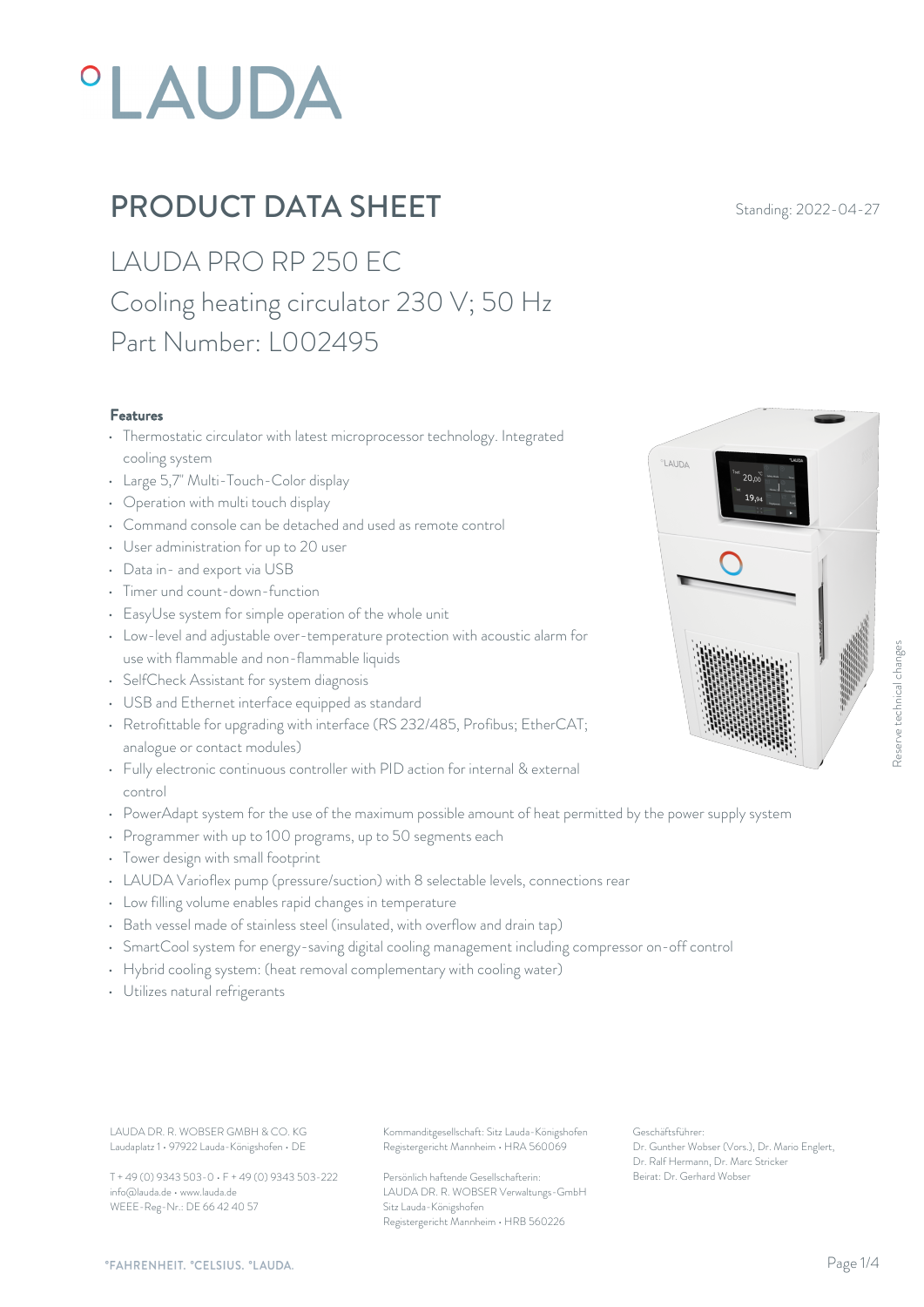

# PRODUCT DATA SHEET Standing: 2022-04-27

 $200\text{ °C}$ 

LAUDA PRO RP 250 EC Cooling heating circulator 230 V; 50 Hz Part Number: L002495



Working temperature min. -50 °C 200 °C



Working temperature max.

#### Technical Features (according to DIN 12876)

| $-50200 °C$<br>Working temperature range<br>$-50200 °C$<br>Operating temperature range<br>540 °C<br>Ambient temperature range<br>$0.05 \pm K$<br>Temperature stability<br>$2.5$ kW<br>Heater power max.<br>3.7 kW<br>Power consumption max.<br>16 A<br>Current max.<br>0.7 bar |
|--------------------------------------------------------------------------------------------------------------------------------------------------------------------------------------------------------------------------------------------------------------------------------|
|                                                                                                                                                                                                                                                                                |
|                                                                                                                                                                                                                                                                                |
|                                                                                                                                                                                                                                                                                |
|                                                                                                                                                                                                                                                                                |
|                                                                                                                                                                                                                                                                                |
|                                                                                                                                                                                                                                                                                |
|                                                                                                                                                                                                                                                                                |
| Pump Pressure max.                                                                                                                                                                                                                                                             |
| 0.4 <sub>bar</sub><br>Pump suction max.                                                                                                                                                                                                                                        |
| 22 L/min<br>Pump flow rate pressure max.                                                                                                                                                                                                                                       |
| 20 L/min<br>Pump flow max. pressure                                                                                                                                                                                                                                            |
| In / Outlet connection thread (outside)<br>$M16 \times 1$                                                                                                                                                                                                                      |
| In / Outlet Ø olives<br>$13 \, \mathrm{mm}$                                                                                                                                                                                                                                    |
| 2.4L<br>Filling volume min.                                                                                                                                                                                                                                                    |
| 4.4L<br>Filling volume max.                                                                                                                                                                                                                                                    |
| Overall dimensions (WxDxH)<br>$300 \times 430 \times 675$ mm                                                                                                                                                                                                                   |
| 48 kg<br>Weight                                                                                                                                                                                                                                                                |
| R-290 (GWP 3); 0.140 kg; 0.0 t CO2-eq<br>Refrigerant stage 1                                                                                                                                                                                                                   |
| 230 V; 50 Hz<br>Power supply                                                                                                                                                                                                                                                   |
| Power cord with angled plug (CEE7/7)<br>Power plug                                                                                                                                                                                                                             |

T + 49 (0) 9343 503-0 • F + 49 (0) 9343 503-222 info@lauda.de • www.lauda.de WEEE-Reg-Nr.: DE 66 42 40 57

> Persönlich haftende Gesellschafterin: Beirat: Dr. Gerhard Wobse LAUDA DR. R. WOBSER Verwaltungs-GmbH Sitz Lauda-Königshofen Registergericht Mannheim • HRB 560226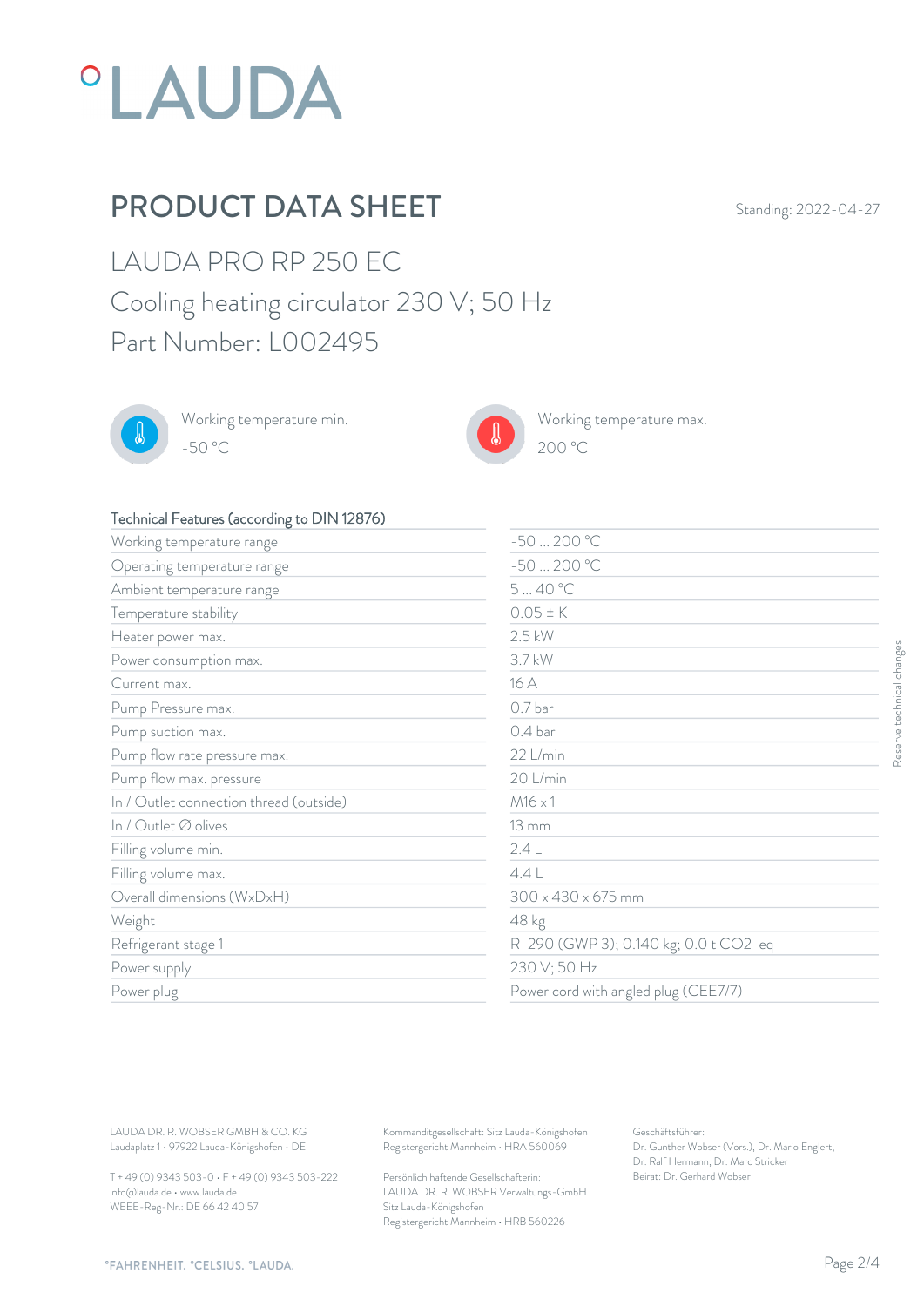

# PRODUCT DATA SHEET Standing: 2022-04-27

# LAUDA PRO RP 250 EC Cooling heating circulator 230 V; 50 Hz Part Number: L002495

| Temperature                                                                      | Pump stage                                      | Heat transfer liquid                                                                   | Cooling Capacity 50 Hz                                                                                    |                           |
|----------------------------------------------------------------------------------|-------------------------------------------------|----------------------------------------------------------------------------------------|-----------------------------------------------------------------------------------------------------------|---------------------------|
| 20 °C                                                                            | $\,8\,$                                         | Ethanol                                                                                | $1.5$ kW                                                                                                  |                           |
| $10^{\circ}$ C                                                                   | $\,8\,$                                         | Ethanol                                                                                | 1.44 kW                                                                                                   |                           |
| $O^{\circ}C$                                                                     | $\,8\,$                                         | Ethanol                                                                                | 1.2 kW                                                                                                    |                           |
| $-10^{\circ}$ C                                                                  | $\,8\,$                                         | Ethanol                                                                                | 0.84 kW                                                                                                   |                           |
| $-20 °C$                                                                         | $\varDelta$                                     | Ethanol                                                                                | 0.54 kW                                                                                                   |                           |
| $-30 °C$                                                                         | $\varDelta$                                     | Ethanol                                                                                | 0.29 kW                                                                                                   |                           |
| $-40 °C$                                                                         | $\varDelta$                                     | Ethanol                                                                                | $0.11$ kW                                                                                                 |                           |
| $-45^{\circ}$ C                                                                  | $\ensuremath{\mathcal{A}}$                      | Ethanol                                                                                | 0.04 kW                                                                                                   | Reserve technical changes |
| $-50 °C$                                                                         | $\sqrt{2}$                                      | Ethanol                                                                                | 0.02 kW                                                                                                   |                           |
|                                                                                  |                                                 |                                                                                        |                                                                                                           |                           |
| LAUDA DR. R. WOBSER GMBH & CO. KG<br>Laudaplatz 1 · 97922 Lauda-Königshofen · DE |                                                 | Kommanditgesellschaft: Sitz Lauda-Königshofen<br>Registergericht Mannheim · HRA 560069 | Geschäftsführer:<br>Dr. Gunther Wobser (Vors.), Dr. Mario Englert,<br>Dr. Ralf Hermann, Dr. Marc Stricker |                           |
|                                                                                  | T + 49 (0) 9343 503-0 · F + 49 (0) 9343 503-222 | Persönlich haftende Gesellschafterin:                                                  | Beirat: Dr. Gerhard Wobser                                                                                |                           |

#### Standard accessories

- 2 screw caps, 2 closing plugs
- 2 nipples 13 mm for pump connectors
- 2 nipples 10 mm with screw cap G3/8 for cooling water

T + 49 (0) 9343 503-0 • F + 49 (0) 9343 503-222 info@lauda.de • www.lauda.de WEEE-Reg-Nr.: DE 66 42 40 57

> Persönlich haftende Gesellschafterin: Beirat: Dr. Gerhard Wobse LAUDA DR. R. WOBSER Verwaltungs-GmbH Sitz Lauda-Königshofen Registergericht Mannheim • HRB 560226